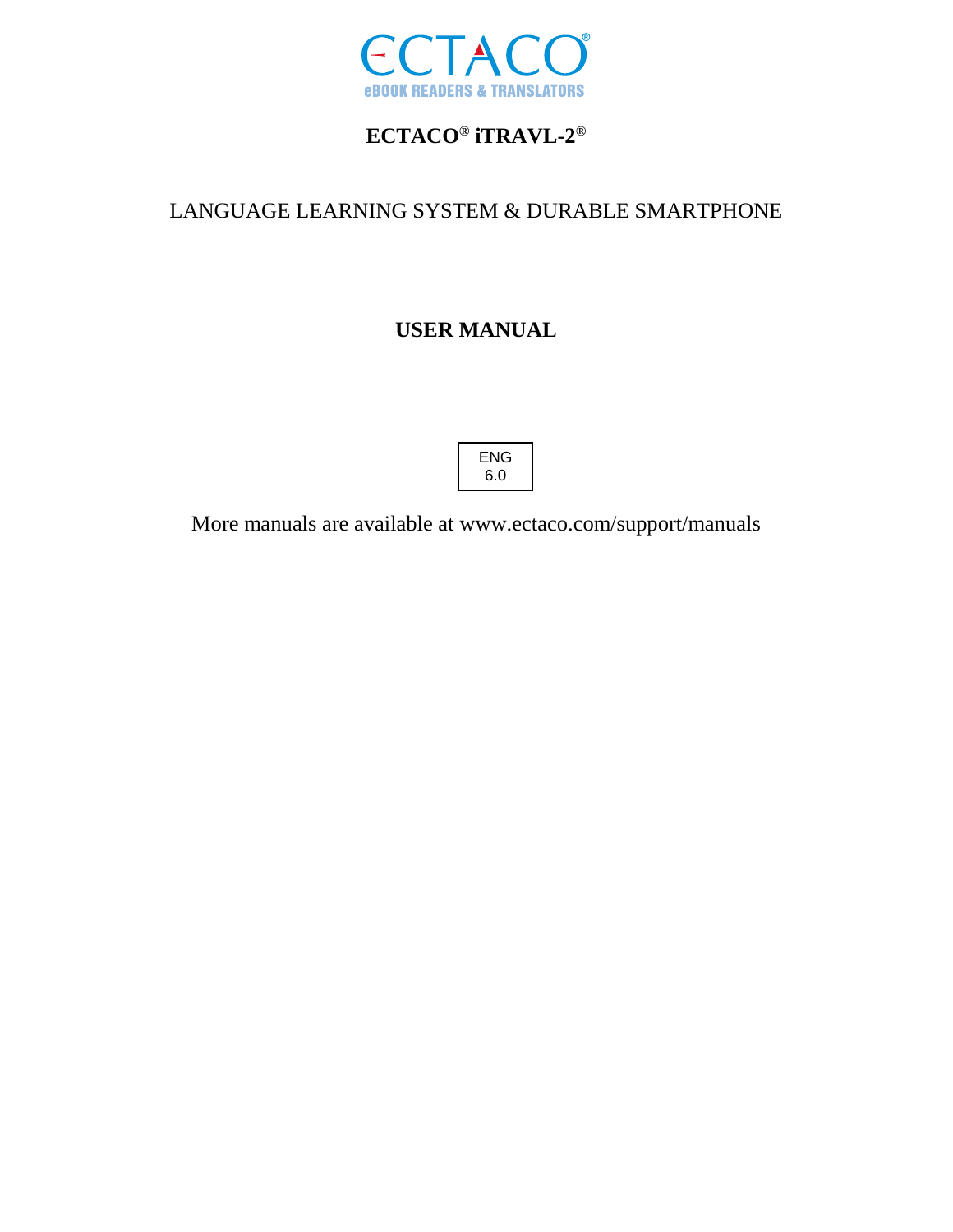ECTACO, Inc. assumes no responsibility for any damage or loss resulting from the use of this manual. ECTACO, Inc. assumes no responsibility for any loss or claims by third parties which may arise through the use of this product.

ECTACO, Inc. assumes no responsibility for any damage or loss caused by deletion of data as a result of malfunction, repairs, or battery replacement. Be sure to back up all important data on other media to avoid data loss.

The contents of this manual as well as software functionality are subject to change without prior notice.

No part of this manual shall be reproduced, stored in a retrieval system, or transmitted by any means, electronic, mechanical, photocopying, recording, or otherwise, without permission from ECTACO, Inc.

jetBook®, SpeechGuard®, iTRAVL®, Partner®, Language Teacher®, Lingvobit®,

LingvoCompass®, Audio PhraseBook™, Vector Ultima™, U-Learn™, and MorphoFinder™ are trademarks of ECTACO, Inc.

Android is a registered trademark of Google, Inc.

The names of actual companies and products mentioned herein may be the trademarks of their respective owners.

© 1990–2017 ECTACO, Inc., New York, USA. All rights reserved.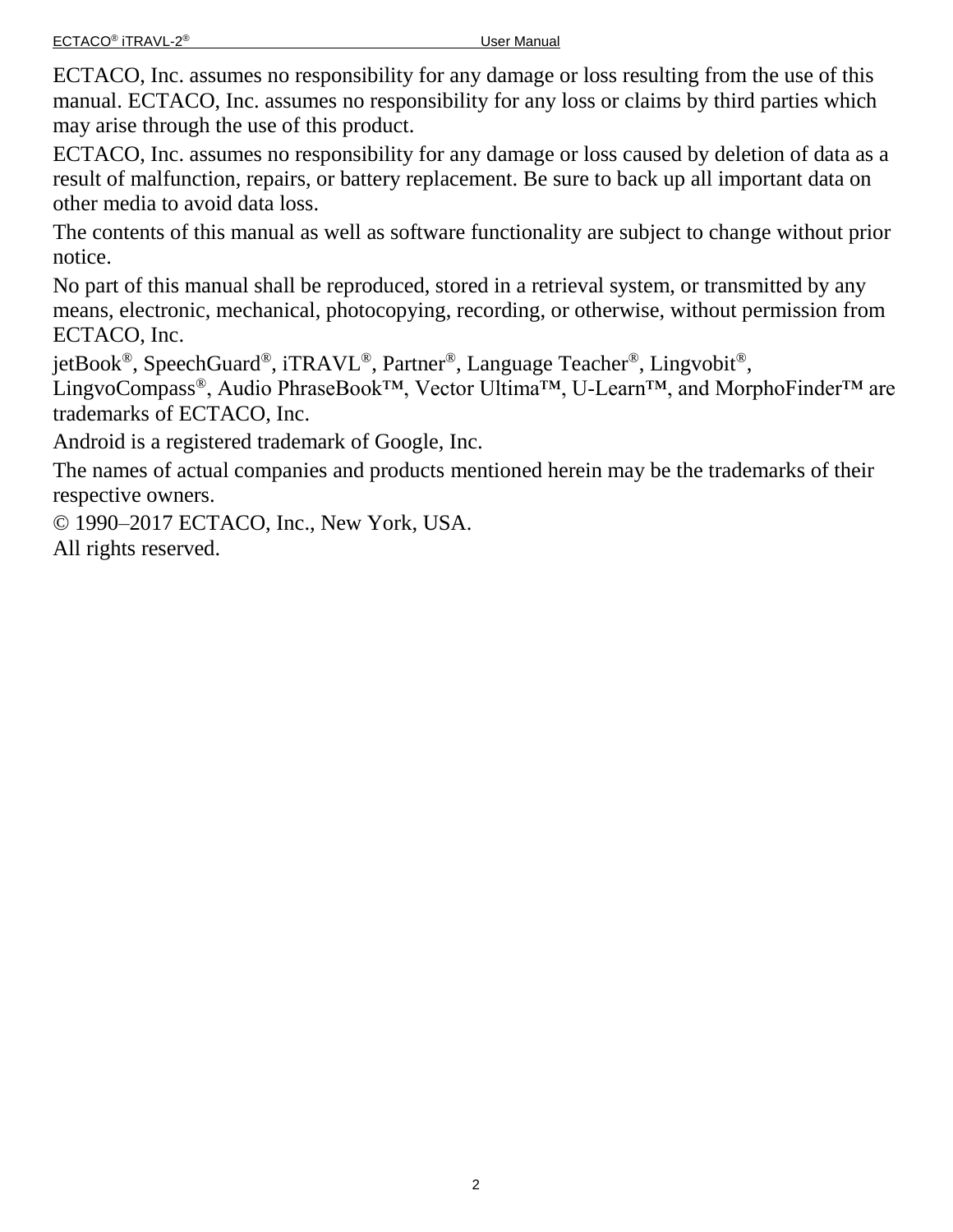### **Contents**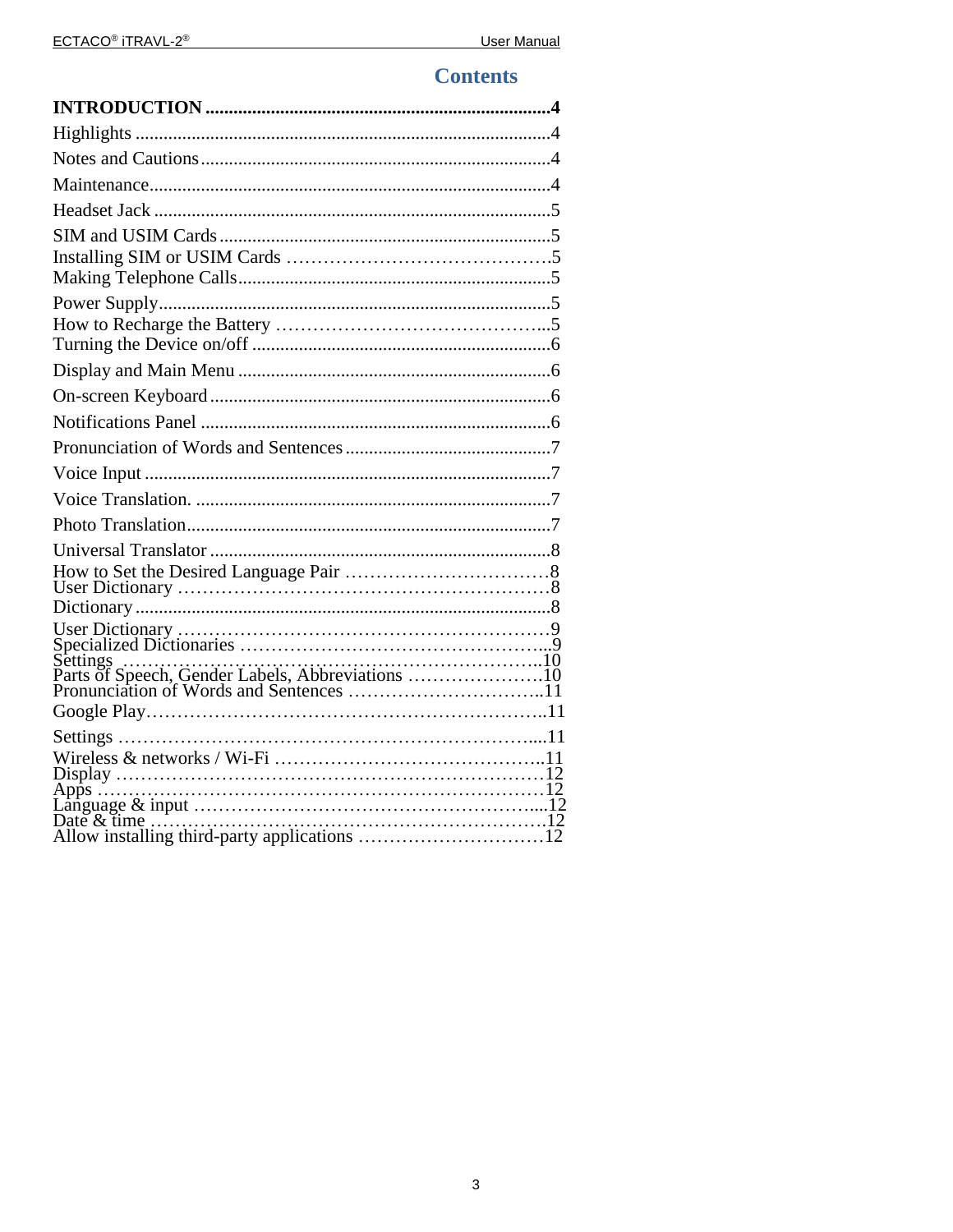# **INTRODUCTION**

<span id="page-3-0"></span>Congratulations on your purchase of the Language Learning System & Durable Smartphone – ECTACO<sup>®</sup> iTRAVL-2<sup>®</sup>! The product you have purchased is the result of the combined efforts of the ECTACO team of linguists, engineers, and programmers. You are now the owner of one of the most advanced and durable electronic devices ever produced for translation purposes and language studies.

### **Highlights**

- <span id="page-3-1"></span>*Talking Dictionary, Voice translator*
- *Multilingual Universal Dictionary UT-183*
- *Installing of third-party applications compatible with Android OS*
- *Support for 2G, 3G and 4G cellular networks*
- *2 SIM card slots (SIM & UIM supported)*
- *Rear camera (13 Mp), Front camera (5 Mp) for video conversations*
- *Magnetic charging port*
- *32GB Internal Storage, External microSD card slot.*
- *Li-Polymer rechargeable battery (5000mAh)*
- *Dustproof and waterproof design*

The functionality of a particular model depends on the set of languages included, and it may partially differ from the device description in this manual. For more information about a particular model, please visit our Web site at **www.ectaco.com**.

<span id="page-3-2"></span>The device is powered by a rechargeable battery, AC/DC adapter, or a PC via USB cable.

## **Notes and Cautions**

**Road safety comes first!** Always keep your hands free to operate the vehicle while driving. Sensitive locations, such as hospitals and airplanes, may have restrictions on use of radio transmitting equipment to avoid radio interference.

If you are listening to music or otherwise using your  $ECTACO^{\circledast}$  iTravl- $2^{\circledast}$ , but do not want to make or receive calls, switch the *Airplane mode* on under *Settings / Wireless & networks / More*.

When using this device, obey local laws and respect local customs, privacy and legitimate rights of others, including copyrights.

The built-in GPS receiver is on the left side in the interior of the device. When using the GPS function, do not block this part of the device.

## **Maintenance**

<span id="page-3-3"></span>To achieve optimum waterproof properties, follow the guidelines below.

- Do not use the device in hot water.
- If the device has been exposed to salt water, rinse it in fresh water. The device must be wiped dry carefully after it has been rinsed.
- Do not use a dryer with this device. Let it dry in a natural way.
- Make sure there are no any extraneous items in the battery compartment.
- Never charge the device when the connectors or terminals are wet or damp.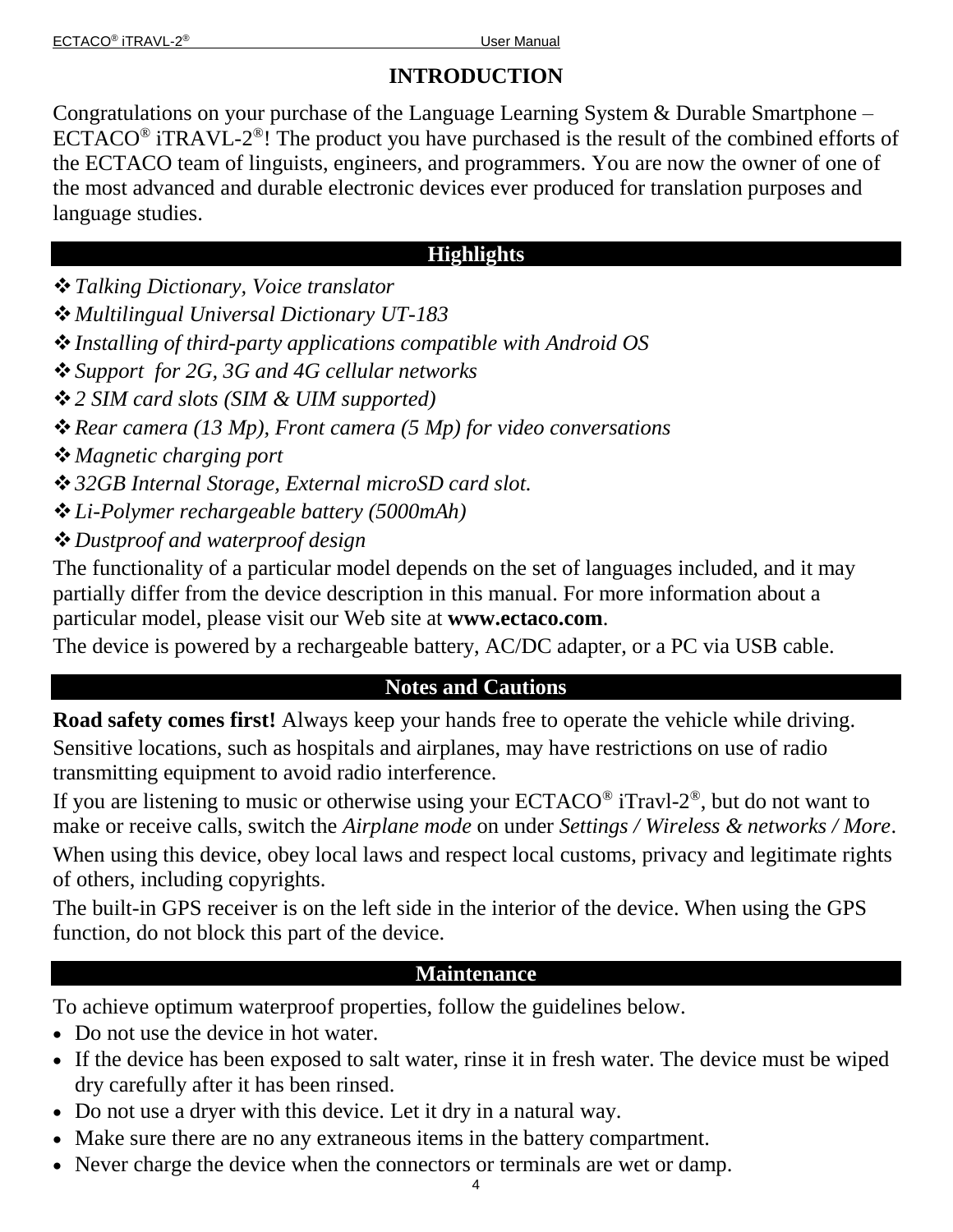<span id="page-4-0"></span>Do not use chemicals, cleaning solvents, or strong detergents to clean the device.

### **Headset Jack**

<span id="page-4-1"></span>3.5 mm headset jack are protected with a plastic cover.

### **SIM and USIM Cards**

Before installing the SIM card, make sure that the device switched off.

# <span id="page-4-2"></span>*Installing SIM or USIM Cards*

- 1. Open the cover,
- 2. Push the SIM card slot metal latch slightly down to open it. Place the SIM card in the slot with SIM card contacts down. Close the metal latch and slightly push it up to lock
- <span id="page-4-3"></span>3. Close the cover to the card slot

# **Making Telephone Calls**

You can place calls from the *Contacts* application  $\Box$ , or other apps or widgets that display contact information. Wherever you see a phone number, you can usually tap it to dial.

• Tap the *Phone* icon  $\bullet$  on the *Home Screen* or on the *All Apps Screen*.

Notice the three tabs at the top of the screen.

• The *Dialer* tab lets you dial manually. Enter the number and then tap the *Phone* icon below the keypad to dial.

If you enter a wrong number, tap  $\le$  to erase digits one by one.

- To see numbers for all your contacts, tap  $\blacktriangleright$ . You can also search your contacts from here.
- To dial an international number, tap  $\&$  hold the 0 key to enter the plus ( $+$ ) symbol.

The *Call log* tab  $\circled{S}$  shows recent calls.

The *Favorites* tab  $\triangle$  shows the numbers you usually call.

You can switch applications during a call; for example, to look up information by using the *Browser*.

To return to the *Phone* application while a call is in progress:

- swipe down from the top of the screen to reveal your notifications;
- tap the phone icon.

<span id="page-4-4"></span>To end a call in progress, tap the *End Call* icon  $\alpha$  at the bottom of the screen.

## **Power Supply**

ECTACO<sup>®</sup> iTRAVL-2<sup>®</sup> is powered by a special Li-Polymer rechargeable battery. When the battery becomes low, a warning message will be displayed. To restore full functionality of the device, recharge the battery as soon as possible.

## <span id="page-4-5"></span>*How to Recharge the Battery*

Only a special charger may be used with your  $ECTACO<sup>®</sup> iTRANL-2<sup>®</sup>$ . Use of an inappropriate external power supply may cause failure of the device and will void the warranty.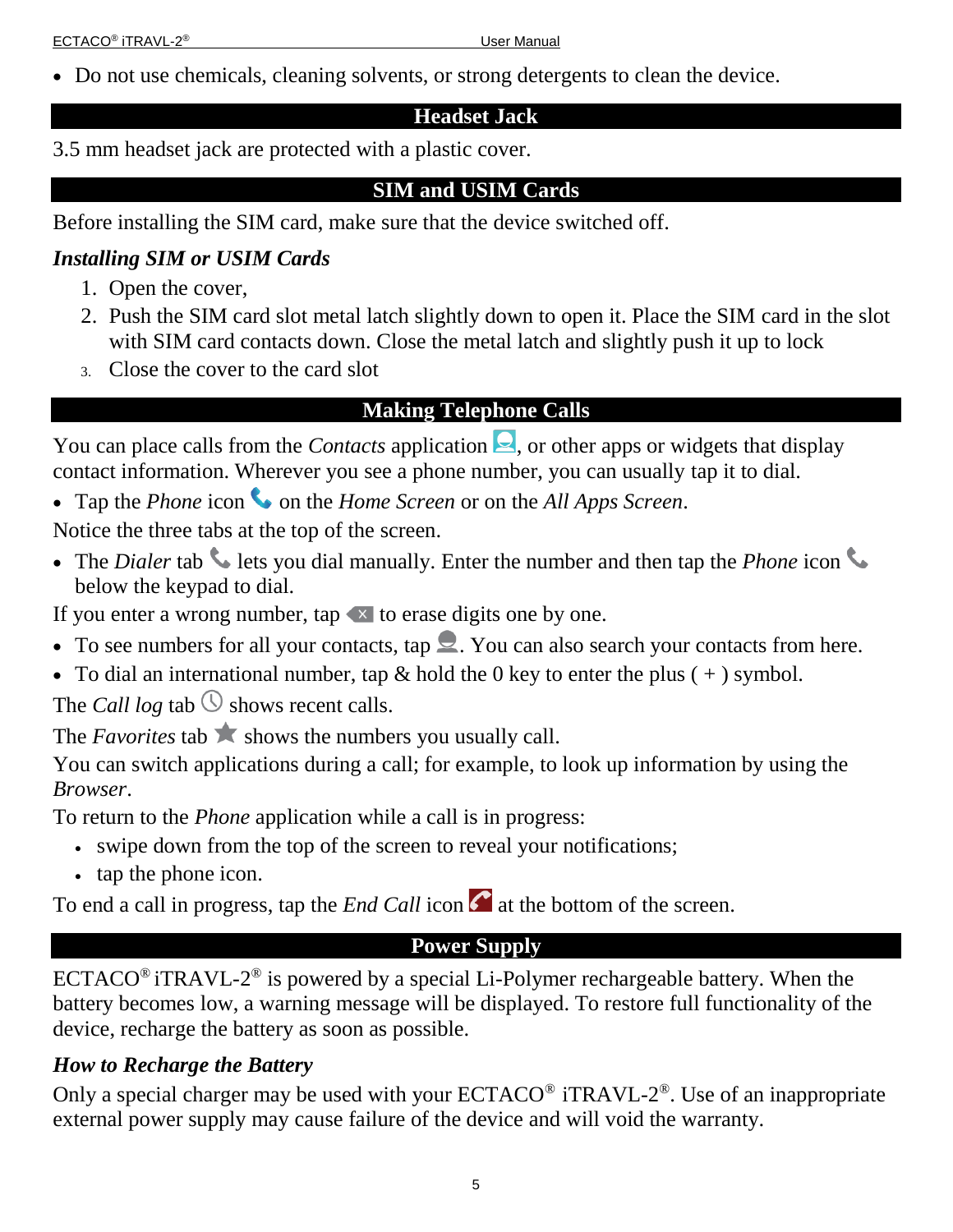Battery charging is performed via magnetic charging port by using the AC/DC adapter or by a computer with magnetic USB-cable. The charging port is located on the lower edge of the device.

**Note:** Charge the battery for at least 8 hours prior to the first use of the device.

When the battery is fully discharged, the device might not turn on even if you connect it to the AC/DC adapter. You may need to charge the battery for 2 hours before turning on the device.

# **Turning the Device on/off**

<span id="page-5-0"></span>To turn the device on or off, press the *On/Off* button. When the device is in sleep mode, press the *On/Off* button briefly to turn the device on. Otherwise, press and hold the *On/Off* button for 3–5 seconds. If the screen remains blank, connect the AC/DC adapter to your device via the magnetic charging port. The LED signal shows that the battery is recharging.

- To put the device in sleep mode, press the *On/Off* button briefly.
- **How to turn ON the iTRAVL-2:**
- 1. Press and hold the ON/OFF button for 2–3 seconds, then wait till the Screen turns on.
- (If the screen remains blank, connect the AC/DC adapter to your device. The red LED signal shows that the battery is recharging)
- **How to turn OFF the iTRAVL-2:**
- 1. Press and hold the Power button for 2-3 Seconds.
- 2. You'll see the Device Options menu on the screen: Power Off, Reboot
- 3. Touch the Power Off Option, iTRAVL-2 turns itself off.
- 4. (If don't want to turn off your device, press the Back button)

**Note:** Use of an inappropriate external power supply may cause failure of the device and will void the warranty.

## **Display and Main Menu**

<span id="page-5-1"></span>ECTACO<sup>®</sup> iTRAVL-2<sup>®</sup> features a large-size touch screen (1920x1080 pixels) with a responsive and efficient graphical interface. The contents of the *Home Screen* depend on product model.

## **On-screen Keyboard**

<span id="page-5-2"></span>The on-screen keyboard is a set of virtual keys displayed on the screen. This set of keys simulates the conventional physical keyboard or part of it. The on-screen keyboard appears automatically where you need to enter some data.

# **Notifications Panel**

<span id="page-5-3"></span>Notification icons report the current actions and events, such as connection or disconnection of USB mass storage device. Use *Notifications Panel* to switch to an application that is currently running in the background.

 To open the *Notifications Panel*, use your finger to drag the status bar down from the top of the screen. The status bar is a narrow strip at the top of the screen that shows various indicators.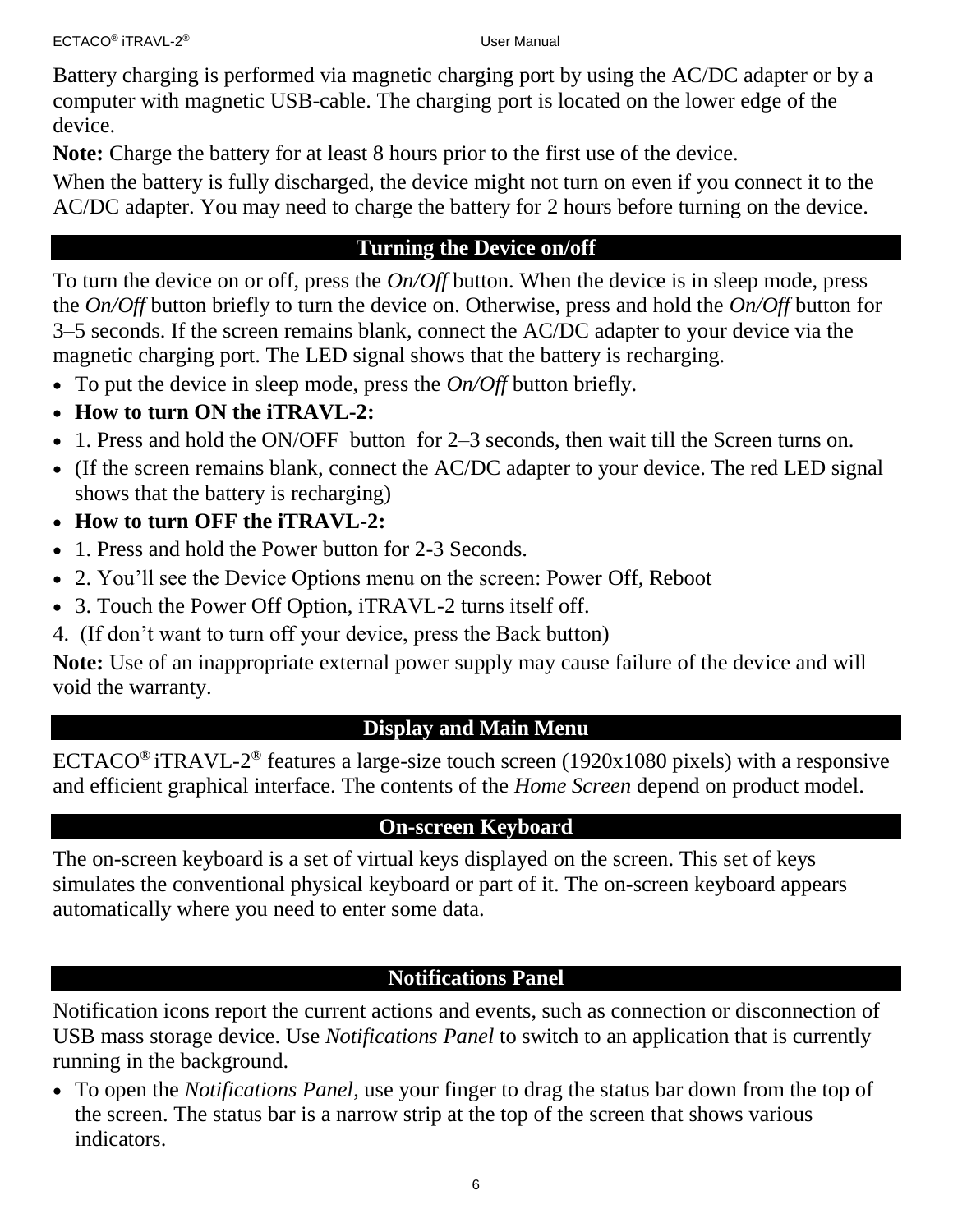

<span id="page-6-0"></span>• To close the *Notifications Panel*, tap  $\Box$ .

#### **Pronunciation of Words and Sentences**

ECTACO® iTRAVL-2 ® speaks *Dictionary* entries out loud with a real human voice or TTS (Text-to-Speech)

• To hear the word or phrase pronounced, tap the  $\bullet$  icon.

*Voice Translation* applications, the device employs the TTS (Text-to-Speech) technology which allows you to listen to the pronunciation of text.

### **Voice Input**

<span id="page-6-1"></span>Voice input is an experimental feature that uses the speech recognition service provided by Google. You must have an Internet connection to use this feature. You can enter text by speaking in the *Voice Translation* and *Google Search* applications.

- Place the cursor in the text input field.
- Tap the microphone icon on the screen.
- <span id="page-6-2"></span>• When prompted to speak, say your word or phrase.

#### **Voice Translation.**

 $\bullet$  Use the  $\&$  button for the voice input of words and phrases.

The *Voice Translation* application allows you to:

- translate texts to and from any of over 64 languages;
- use the voice input instead of typing;
- listen to the pronunciation of translations;
- transcribe translations in the Latin script for languages that are not based on the Latin alphabet – for example, Chinese, Japanese etc;
- <span id="page-6-3"></span>• Copy & Paste the translation into another application, such as Email, Skype, Messaging.

#### **Photo Translation**

The process involves the following steps:

- slide your finger on the screen to adjust the image area;
- capture the image;
- recognize the text from the image;
- use the recognized text by using the built-in translation system.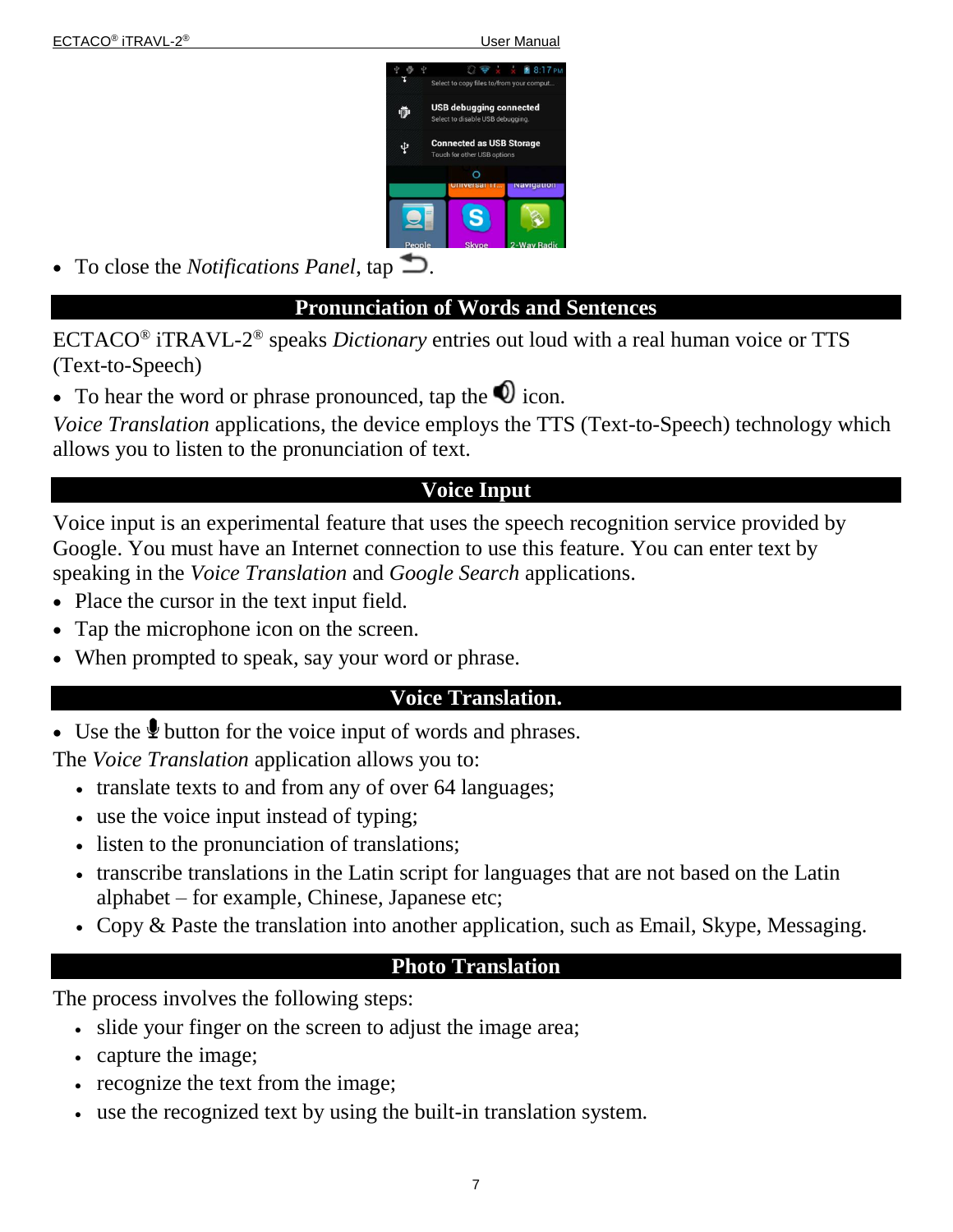#### **Universal Translator**

<span id="page-7-0"></span>*Universal Translator* is an application combining over 180 languages with cross-language translation functionality.

- To translate a word, enter it from the on-screen keyboard.
- Navigation within the application is performed as described in the *Dictionary* section.

## <span id="page-7-1"></span>*How to Set the Desired Language Pair*

- Tap  $\equiv$  to activate the application menu.
- $\bullet$  Tap the  $\bullet$  icon.
- Select the desired source and/or target language.

 $ECTACO<sup>®</sup>$  iTRAVL-2<sup>®</sup> speaks dictionary entries out loud with a real human voice in English and other languages. These entries are marked with a special icon:  $\bullet$ .

• To listen to the pronunciation of the word or phrase, tap  $\bullet$ .

### <span id="page-7-2"></span>*User Dictionary*

In the application settings, enable *User Dictionary*.

For certain languages, you can find records shown in the list of entries in gray.

Tap the desired entry and then add your translation.

### **Dictionary**

<span id="page-7-3"></span> $ECTACO<sup>®</sup>$  iTRAVL-2<sup>®</sup> contains an electronic dictionary that speaks entries out loud with a real human voice and using TTS(Text to Speech) To find the selected word in the dictionary, enter it from the on-screen keyboard.

| ψ<br>Œ                                 |                         | $\approx$ 3G $\frac{1}{2}$ $\times$ 39:18 PM |  |
|----------------------------------------|-------------------------|----------------------------------------------|--|
| Dictionary: ENG → SPA                  |                         |                                              |  |
| guidebook                              |                         |                                              |  |
| guidebook                              |                         |                                              |  |
| Do you have a guidebook in<br>English? |                         |                                              |  |
| I would like to buy a guidebook.       |                         |                                              |  |
| guided                                 |                         |                                              |  |
| guided missile                         |                         |                                              |  |
| guideline                              |                         |                                              |  |
| guiding                                |                         |                                              |  |
|                                        |                         |                                              |  |
| <b>Direction</b>                       | <b>Explain</b>          | Search                                       |  |
|                                        |                         |                                              |  |
| History                                | <b>Liser dictionary</b> | More                                         |  |

The commands assigned to the application menu buttons are listed below.

– Change the translation direction. For example, English to Spanish or Spanish to English.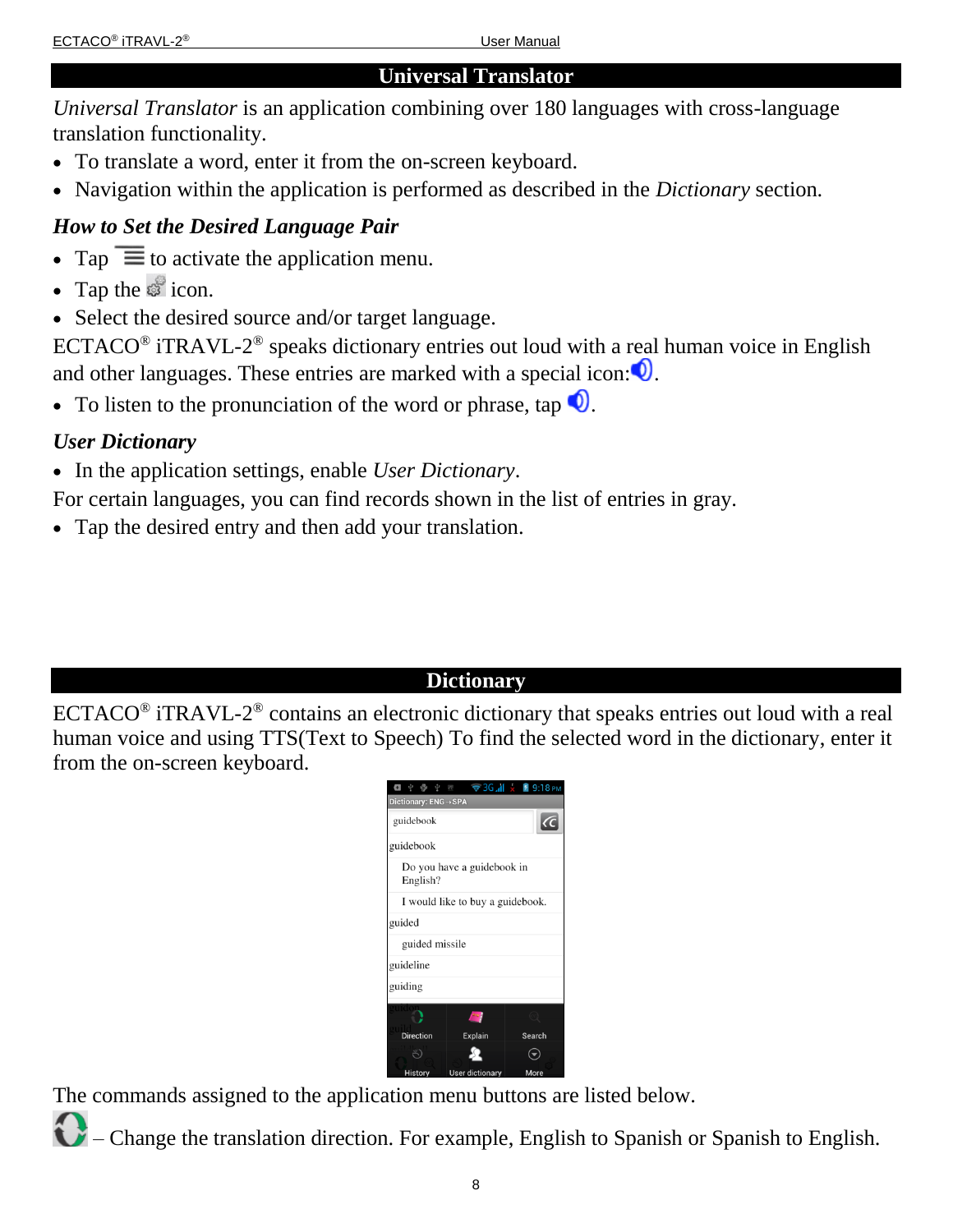– *Search*. The search function allows you to find words, expressions or letter combinations in the dictionary.

 $\bigcup_{n=1}^{\infty}$  – *History*. Show the list of the words you recently viewed.

– *User Dictionary*.

– Go to *Select dictionaries*<sup>1</sup> , and *Settings*.

| $\triangledown$ 3G $_{\rm 4L}$ $\times$<br>中西中<br>ÿ,<br>9:28 PM<br>W                                                      |
|---------------------------------------------------------------------------------------------------------------------------|
| quidebook<br>[ $g$ aɪdbʊk] $\bullet$<br>[n]<br>quía de turista $\bullet$ if quía $\bullet$ if                             |
| <b>Examples:</b>                                                                                                          |
| Do you have a guidebook in<br>English? $\bigcirc$<br>[phr]<br>Tiene una guía en inglés? ©<br>See also: <i>guidebook</i> © |
| I would like to buy a quidebook.                                                                                          |
| [phr]<br><u>Quisiera comprar una guía.</u> ©                                                                              |
| See also: <i>guidebook</i> ©                                                                                              |
|                                                                                                                           |

• When viewing entries,  $\tan \equiv \text{to activate the menu:}$ 

 $\leftarrow$  – return;  $\leftarrow$  – go to the previous entry;  $\rightarrow$  – go to the next entry.

## <span id="page-8-0"></span>*User Dictionary*

ECTACO<sup>®</sup> iTRAVL-2<sup>®</sup> allows you to create your own vocabulary which automatically links to the *Dictionary*.

- When in the entries list, tap  $\equiv$  and then select *User dictionary*.
- Tap  $\pm$ . You will see the *Add user word* window.
- Type your word or expression and its translation. Specify the part of speech.
- Tap *Add* to save your entry.

You might want to delete user entries.

- Open the *User dictionary.*
- To delete the selected entry,  $\tan \Box$  on the toolbar.
- To delete all entries,  $\tan \mathbf{x}$ .

# <span id="page-8-1"></span>*Specialized Dictionaries*

This feature allows you to attach specialized dictionaries to the main *Dictionary*<sup>2</sup> . The following specialized dictionaries are available with the *English* $\Leftrightarrow$ *Russian* dictionary: *Business*, *Financial*, *Law*, *Medical*, *Oil*, *Telecommunication & Computers (Telecom)*. Specialized dictionaries available with the *GermanRussian* dictionary: *Business*, *Law*, *Medical*, *Telecommunication & Computers (Telecom)*.

l  $1$  Specialized dictionaries are not available for some languages.

<sup>&</sup>lt;sup>2</sup> Specialized dictionaries are not available for some languages.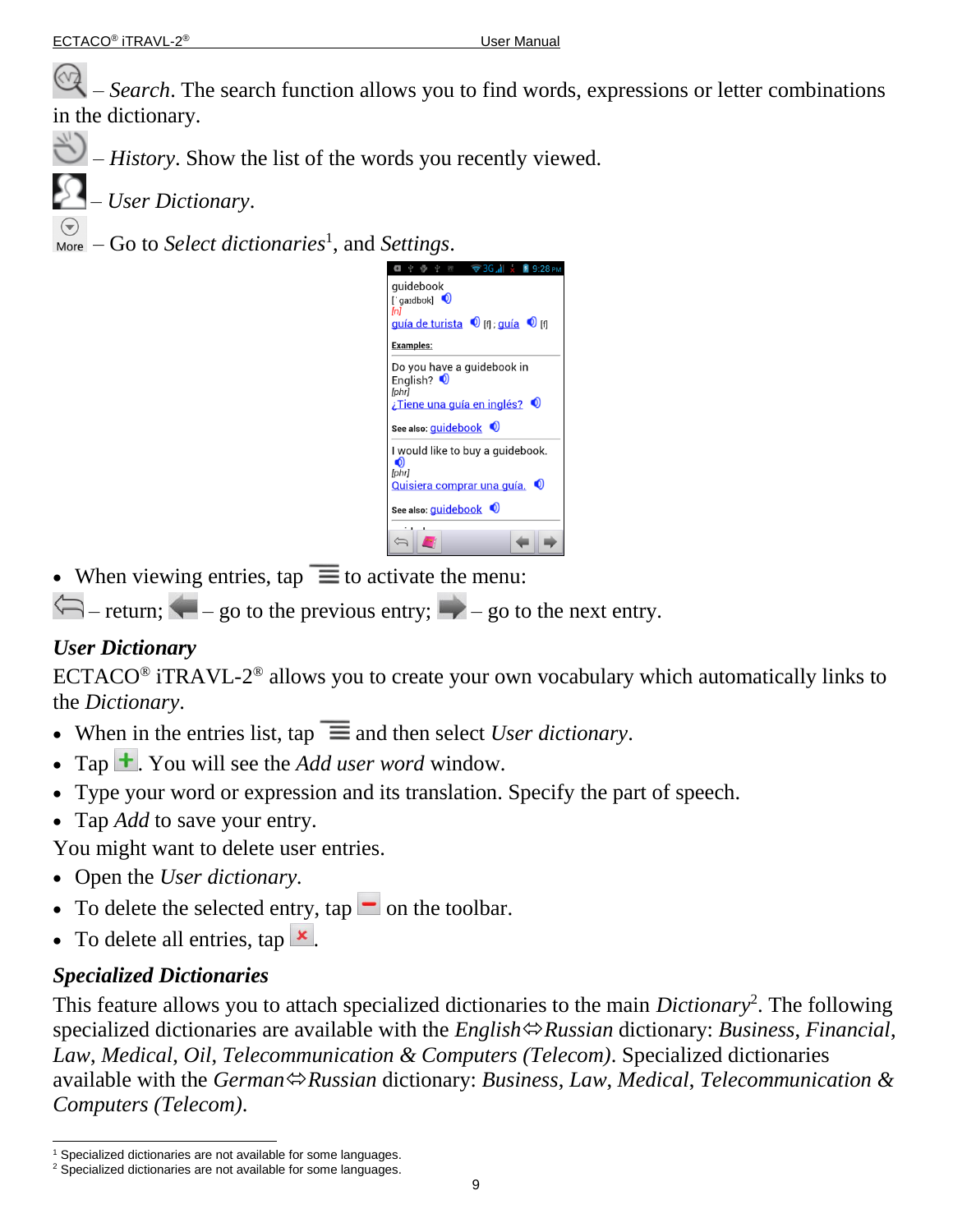- Open the *Dictionary*.
- Tap  $\equiv$  You will see the application menu.
- In the application menu, tap  $\bigcirc_{\text{More}}^{\odot}$  and then choose the *Select dictionaries* command.
- Select the desired dictionaries by tapping on the respective check boxes.
- $\bullet$  Tap OK.

### <span id="page-9-0"></span>*Settings*

You can hide slang words or phrases contained in the dictionary. To disable *Slang Lock*, please use this password: *showslan*.

- In the application menu, tap  $\bigotimes_{More}$  and then select *Settings*.
- Tap the *Hide slang* check box.

## <span id="page-9-1"></span>*Parts of Speech, Gender Labels, Abbreviations*

Translations or definitions of a headword are shown with their parts of speech:

| $A$ – adjective        | $NPR$ – proper noun       |
|------------------------|---------------------------|
| $ABBR - abbreviation$  | $NUM - numeral$           |
| $ADV - adverb$         | $PART$ – particle         |
| $ART - article$        | $PHR$ – phrase            |
| $AUX - auxiliary$      | $PREF$ – prefix           |
| $CONJ$ – conjunction   | <b>PREP</b> – preposition |
| $ID - idiom$           | $PRON$ – pronoun          |
| $INTRJ -$ interjection | $SUFF - suffix$           |
| $N - noun$             | $V - verb$                |

Nouns may be marked with gender and number labels:

| $F$ – feminine                           | $MPL$ – masculine plural              |  |
|------------------------------------------|---------------------------------------|--|
| $FPL$ – feminine plural                  | $N$ – neuter                          |  |
| $M$ – masculine                          | $NF$ – neuter or feminine             |  |
| $\bf{MF}$ – masculine or<br>feminine     | $NFPL$ – neuter or feminine<br>plural |  |
| $MFPL$ – masculine or<br>feminine plural | $NPL$ – neuter plural                 |  |
| $MN$ – masculine or neuter               | $PL$ – plural                         |  |
| $MNPL$ – masculine or<br>neuter plural   |                                       |  |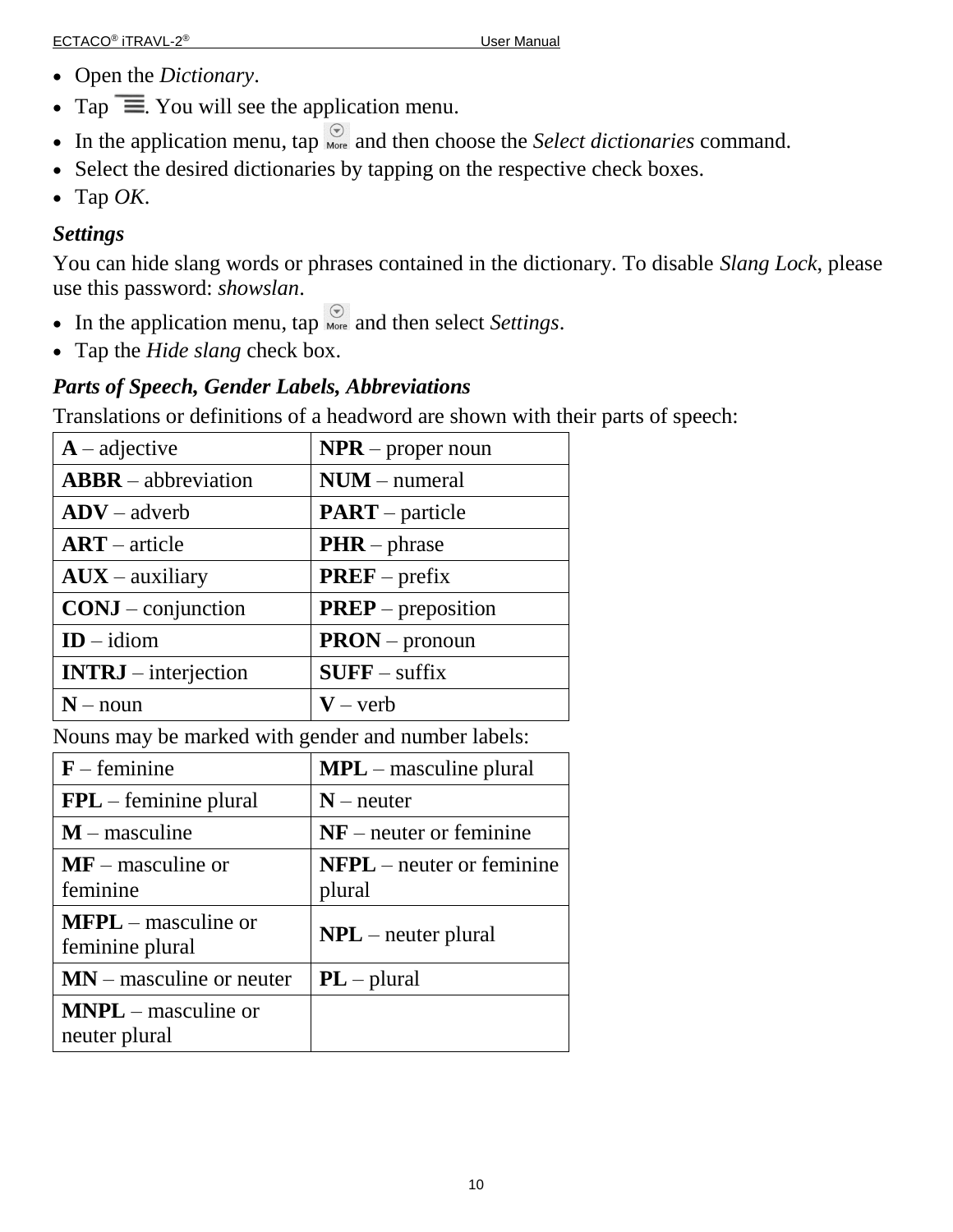Certain words and expressions in the dictionary may be marked with specific abbreviations in English and other languages.

| $anat. - anatomy$                    | $fin. - finance$        |
|--------------------------------------|-------------------------|
| $\text{bact.} - \text{bacteriology}$ | jur. $-$ law            |
| biochem. – biochemistry              | mech. – mechanics       |
| $biol. - biology$                    | $med.$ – medicine       |
| $bot. - botany$                      | $opt. - optics$         |
| $chem. - chemistry$                  | $pharm. - pharmacy$     |
| comm. – commerce                     | $physiol. - physiology$ |
| $comp. - computers$                  | $psychol. - psychology$ |
| $econ. -economics$                   | $stomat. - stomatology$ |
| $el. - electrical$                   | vet. – veterinary       |

## <span id="page-10-0"></span>*Pronunciation of Words and Sentences*

 $ECTACO^{\circledast}$  iTRAVL-2<sup>®</sup> speaks dictionary loud with a real human voice or Text to Speech Output. To hear the word pronounced, tap the  $\bullet$  icon. The presence of human voice recording is marked by the blue color of the  $\bullet$  icon. If the icon is black, a speech synthesizer is used.

# **Google Play**

<span id="page-10-1"></span> $ECTACO^{\circ}$  iTRAVL-2<sup>®</sup> allows you to browse and download music, magazines, books, movies, television programs, and applications that were published through Google. If you don't have a Google account, you can also create one.

### **Settings**

<span id="page-10-2"></span>For best results and to ensure that you can fully employ all of the diverse features of your ECTACO<sup>®</sup> iTRAVL-2<sup>®</sup>, it is recommended that you thoroughly familiarize yourself with the device settings. The following are descriptions of some of the most important settings. The application has an intuitive interface; the options are provided with helpful explanations in numerous languages.

### <span id="page-10-3"></span>*Wireless & networks / Wi-Fi*

An Internet connection is required for working with applications that are based on the Internet resources. ECTACO<sup>®</sup> iTRAVL-2<sup>®</sup> connects to the Internet through radio waves by using 2G, 3G 4G mobile networks, as well as Wi-Fi technology.

- Select *Wireless & networks*.
- Make sure that Wi-Fi is switched on. If necessary, tap the Wi-Fi switch.

|                                | \$ 3:52 |              |
|--------------------------------|---------|--------------|
| <b>BAR</b> Settings            |         |              |
| <b>WIRELESS &amp; NETWORKS</b> |         |              |
| ক Wi-Fi                        |         | Wi-Fi switch |
| Data usage                     |         |              |

- Tap *Wi-Fi* and either add a network or select an available network that is listed.
- Specify the settings as needed and establish connection to a wireless network.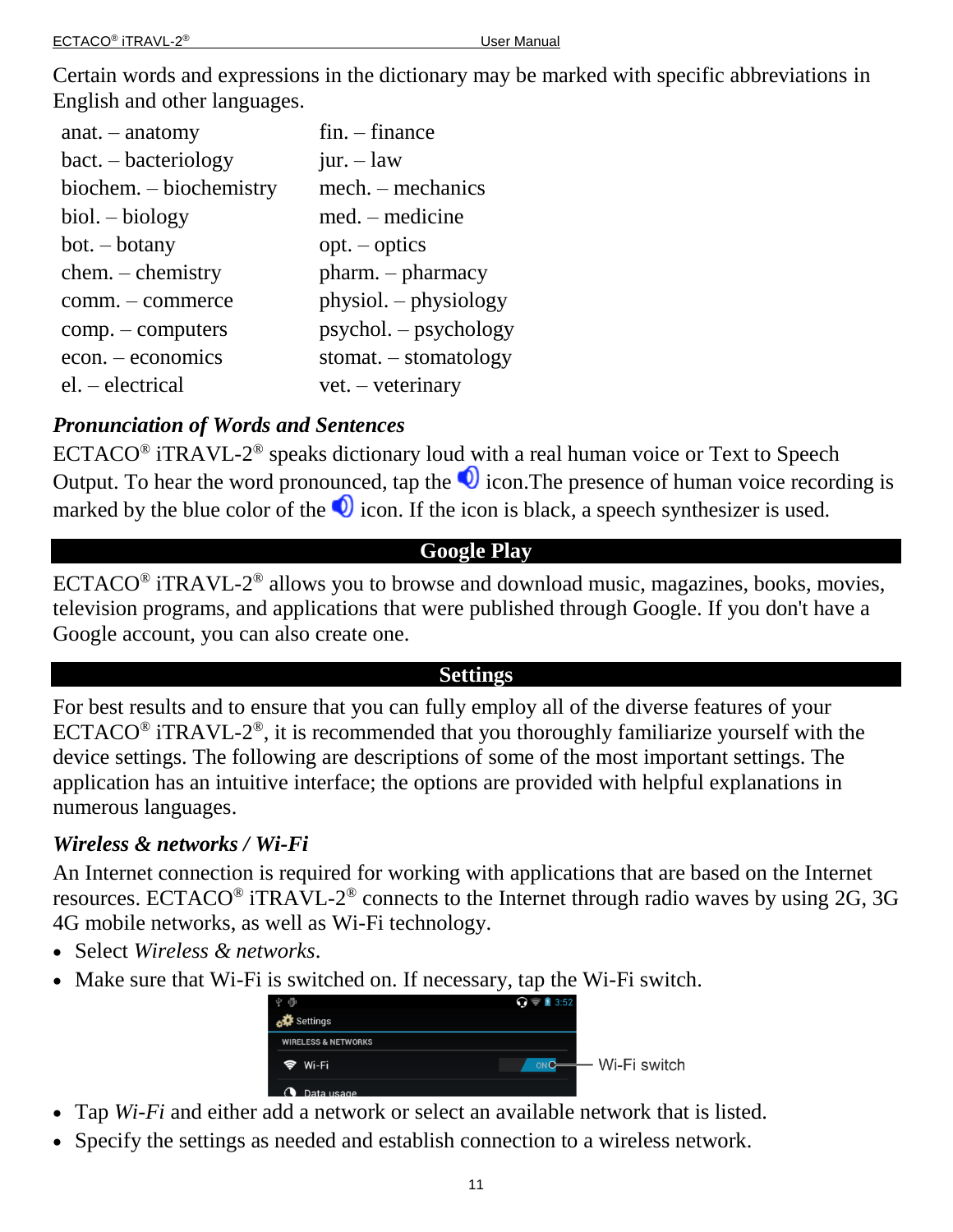To modify a network's settings, hold your finger down on the network name for a second.

## <span id="page-11-0"></span>*Display*

*Brightness*: Adjusts how bright the backlight is on the device. For the longest battery life between charges, use the dimmest comfortable brightness. Alternatively, you can use the *Automatic brightness* feature.

*Auto-rotate screen*: Check to automatically switch the orientation of the screen as you turn the device sideways or upright.

## <span id="page-11-1"></span>*Apps*

l

Manage your applications. You can uninstall applications you don't need anymore.

## <span id="page-11-2"></span>*Language & input*

Here you can change the interface language, make modifications to the user dictionary and modifications to the keyboard settings.

## <span id="page-11-3"></span>*Date & time*

Adjust the current date and time. The 12-hour time format can be changed to the 24-hour format.

- Tap the *Set date* field and set the date.
- Tap the *Set time* field and set the time.
- Tap the *Select time zone* field and select the correct time zone.

## <span id="page-11-4"></span>*Allow installing third-party applications*

- In the *Settings* application, select *Security*.
- Select the *Unknown sources* check box.

**Note:** We recommend that you only install applications from trusted, authorized sources, such as the website of the official supplier.